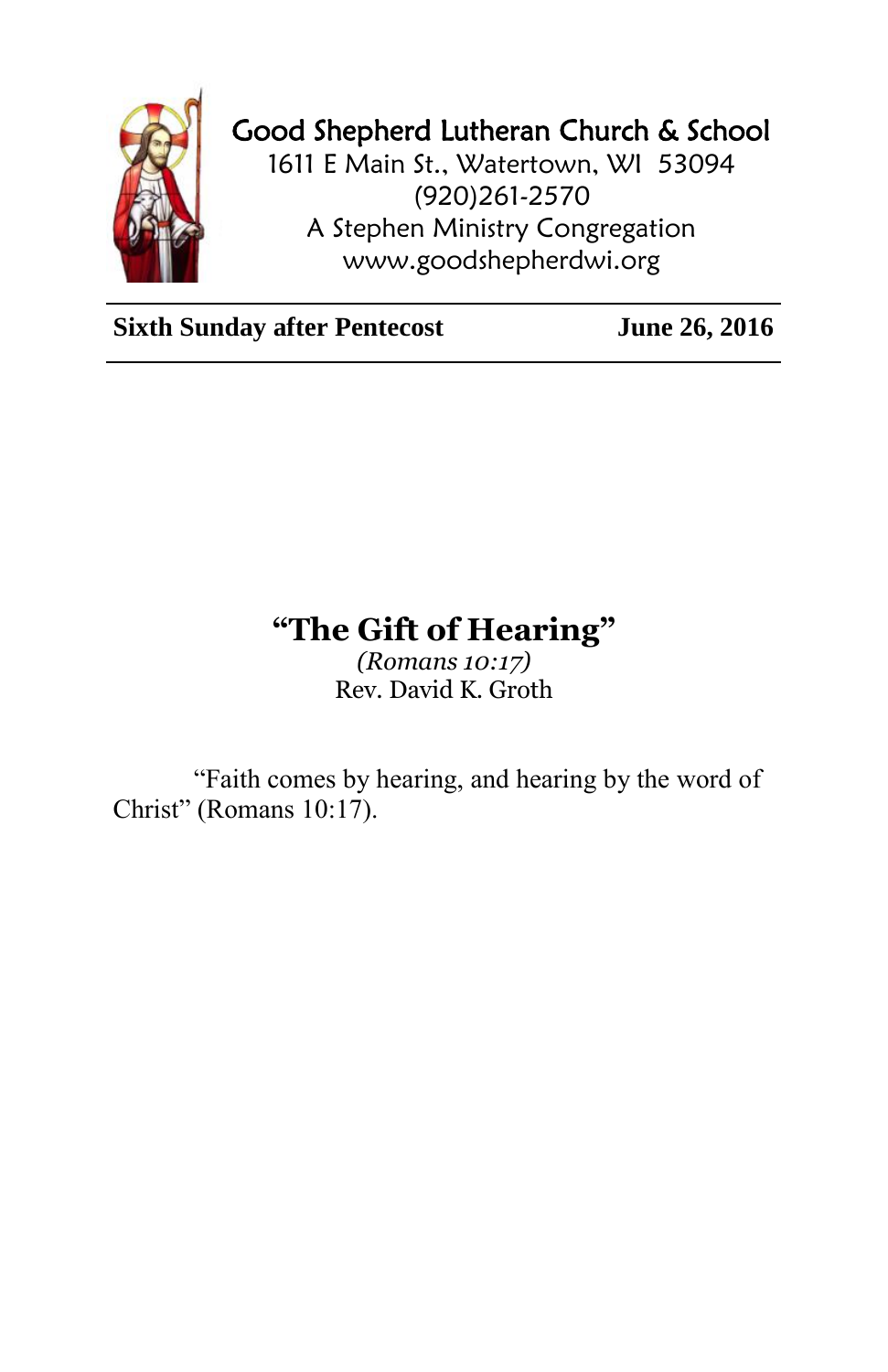**COLLECT:** Lord of all power and might, author and giver of all good things, graft into our hearts the love of Your name and nourish us with all goodness that we may love and serve our neighbor; through Jesus Christ, Your Son, our Lord, who lives and reigns with You and the Holy Spirit, one God, now and forever. **Amen**

Tomorrow, a hearing loop is being installed at Good Shepherd. If you wear a hearing aide, or have a cochlear implant, I think you're really going to like this. It will help you hear. The installer, Lisa Zovar, has made it her life's work to help people hear. She knows firsthand how it feels to lose and then recover one's hearing. Today, Lisa's hearing is excellent. 6-7 weeks ago, she was mostly deaf and reading lips. I sat down with her outside a Madison coffee house and asked her about it.

Her hearing loss began when she was in her twenties. By thirty she was wearing hearing aids. For a time she could bluff her way through conversations, using reason and logic to fill in the blanks. But as the hearing loss progressed, she wasn't able to bluff anymore. In fact, eventually fire trucks were even sneaking up on her.

To lose your ability to hear is a tremendous loss. I don't want to sound compassionless about people born deaf, but they never had their hearing to lose in the first place, and typically, they become part of a very tightly-knit community of the deaf. Lisa was born with full hearing, gradually lost all of it, and was at risk of losing her community, her friends, her livelihood. "It's not just a biological disability" she told me, "It's also a psychological and social disability."

Helen Keller, who was both blind and deaf, said, "Blindness separates us from things, but deafness separates us from people." Lisa explained: "You retreat from conversations. You get embarrassed and frustrated by always having to say, "Sorry? I didn't hear that." You're shut out of conversations. "Never mind" becomes a refrain used by hearing people. It's not used maliciously. We say that when we don't think the small talk is worth the effort of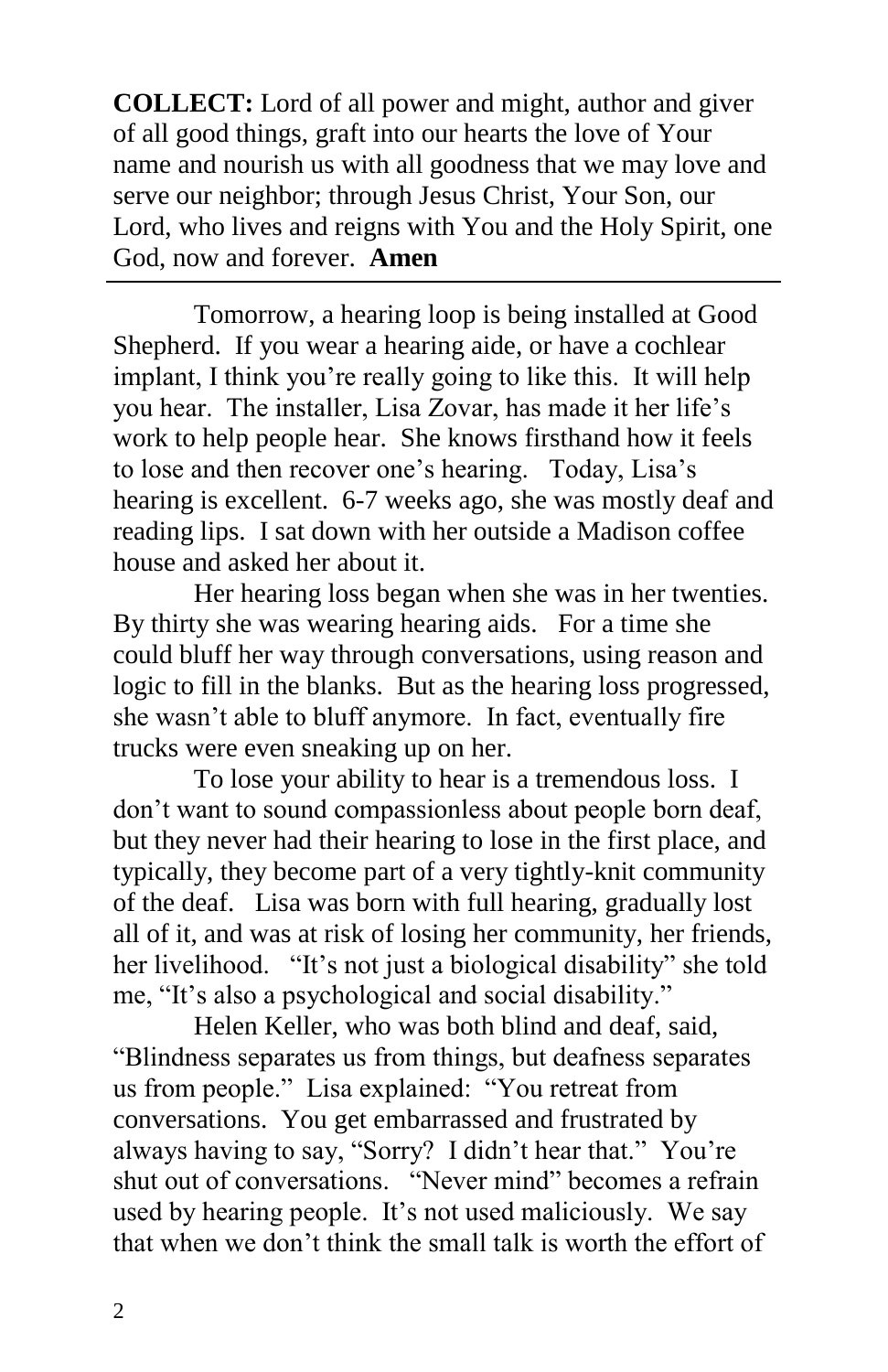communicating. But the small talk is so important to relationships. It's kind of like the oil that reduces friction between moving parts. And when people with hearing loss are told, "Never mind" over and over again, it feels like they've been dismissed. Hearing loss affects some people so much that they drop out of your world. At parties Lisa spent a lot of time on the floor with the host's dog, pretending to be the world's greatest dog lover, when in reality, it was because she couldn't hear what people were saying even with hearing aids.

Lisa taught herself how to read lips. I asked her about it. Yes, when the camera zooms in on football players, she can tell what they say to one another, and, quote, "Oh my, the language they use." Yes, she would sit at a café and practice on people 20 feet away, and yes, she has been busted for doing so. She was practicing on a fellow having a rather animated and interesting conversation with someone. He came over and confronted Lisa asking, "Is there a problem?" She said, "You're just so handsome I couldn't take my eyes off you." It was a bald faced lie but he believed it and walked away a happy man.

But the problem with lip reading is that if she couldn't see your face, she couldn't hear you. To have a conversation with her husband at night, she would say, "Turn on the lights so I can hear you." To have a conversation with her husband in the car would require the driver to take his/her eyes off the road, which, of course means, no more small talk, just silence.

When I met Lisa a couple of months ago, she was recovering from cochlear implant surgery, which is a medical device that replaces the function of the inner ear. For a few weeks after the surgery, they have to let the swelling go down before activating the implants. And then the brain needs time to learn again how to hear. The surgery activates cells in your brain that haven't worked for decades. That's why Lisa says, and this is important: the sooner you start treating your hearing loss, the more you can maintain your hearing. Those cells stay active. And I didn't know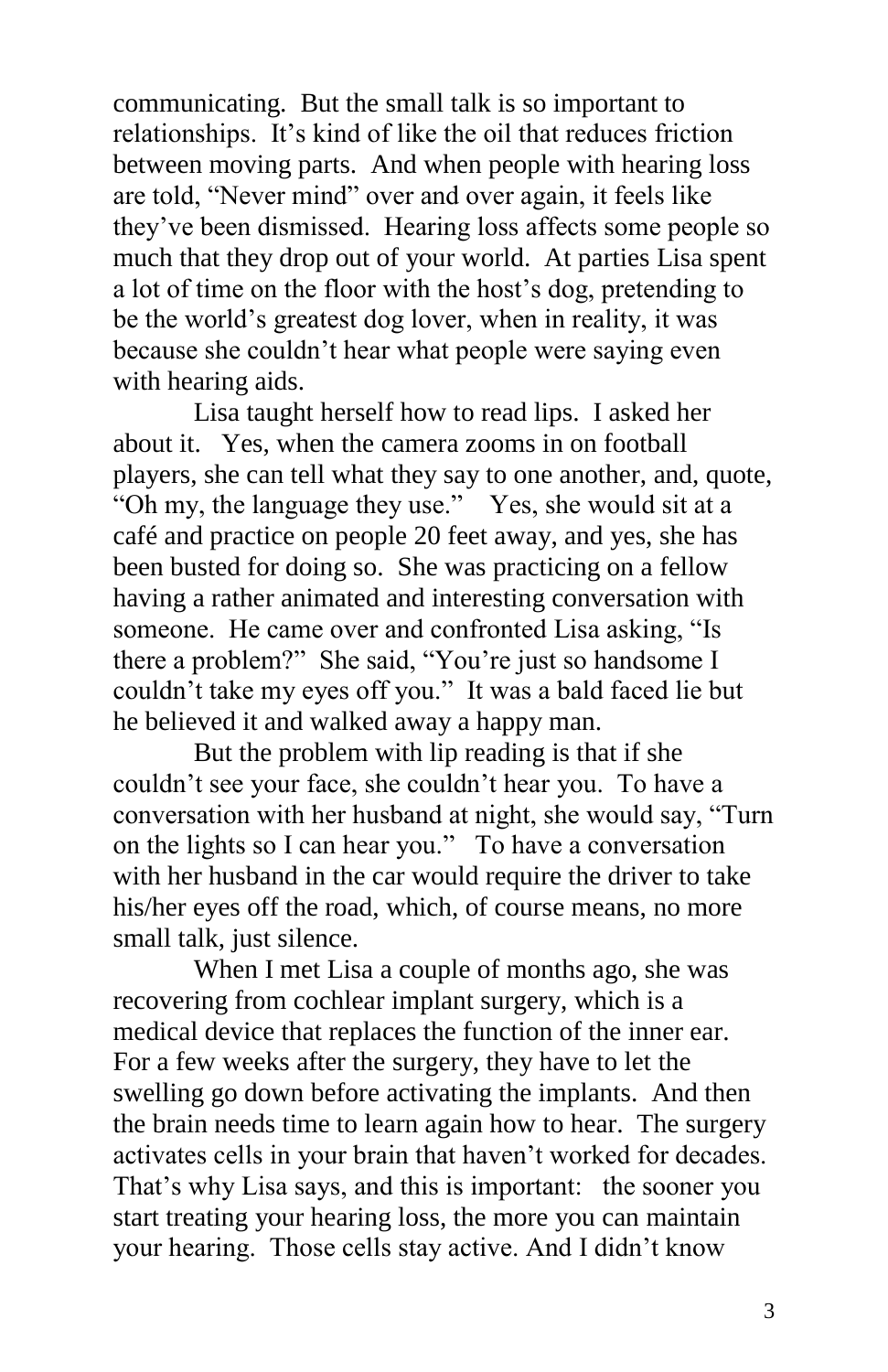this, but hearing loss is also linked to dementia and Alzheimer's. The theory is you're using so much of your brain to understand and communicate that other areas are left untended. We like to think that hearing loss is a relatively inconsequential part of aging, but it's not, socially, psychologically, or, I would add, spiritually.

In any event, after the activation of her implants and the usual adjustment period, Lisa heard birds singing . . . for the first time in decades. Can you imagine? She walked outside and told her husband, "It sounds like a jungle out here!" All the little sounds again, of wind rustling the leaves, the squeaks of a newborn baby, talking in the car with her husband without have to face one another. She and her husband can engage in small talk again. Her husband admitted it's the small talk he missed the most. Even the sound of scraping the food on her plate together with a fork ("Wow, is that obnoxious" she said. "How long have I been doing that?)

When Lisa and I were visiting there were loud trucks driving by, but the noise pollution didn't bother her nearly as much as it did me because she could whip out a little device and adjusted her settings. I wasn't able to do that. She laughed and said, "My ears are so much more cool than yours. I even have built-in Bluetooth!" Over and over again she spoke of how life-changing it is for her to hear clearly again. Remember, all these things (minus the blue tooth!) were given that man to whom Jesus said one word, "Ephphatha!"

In any event, the hearing loop is being installed tomorrow here at Good Shepherd. What this means is if you wear cochlear implants . . . or you wear hearing aids that have the little telecoils in them (and most of them do now), clear, crisp sound will be transmitted directly to your hearing device.

Lisa checked the national registry and this sanctuary will be the first place in Watertown to have a hearing loop. We owe a debt of gratitude to Esther Uttech and her family who are making this hearing loop possible. Esther died a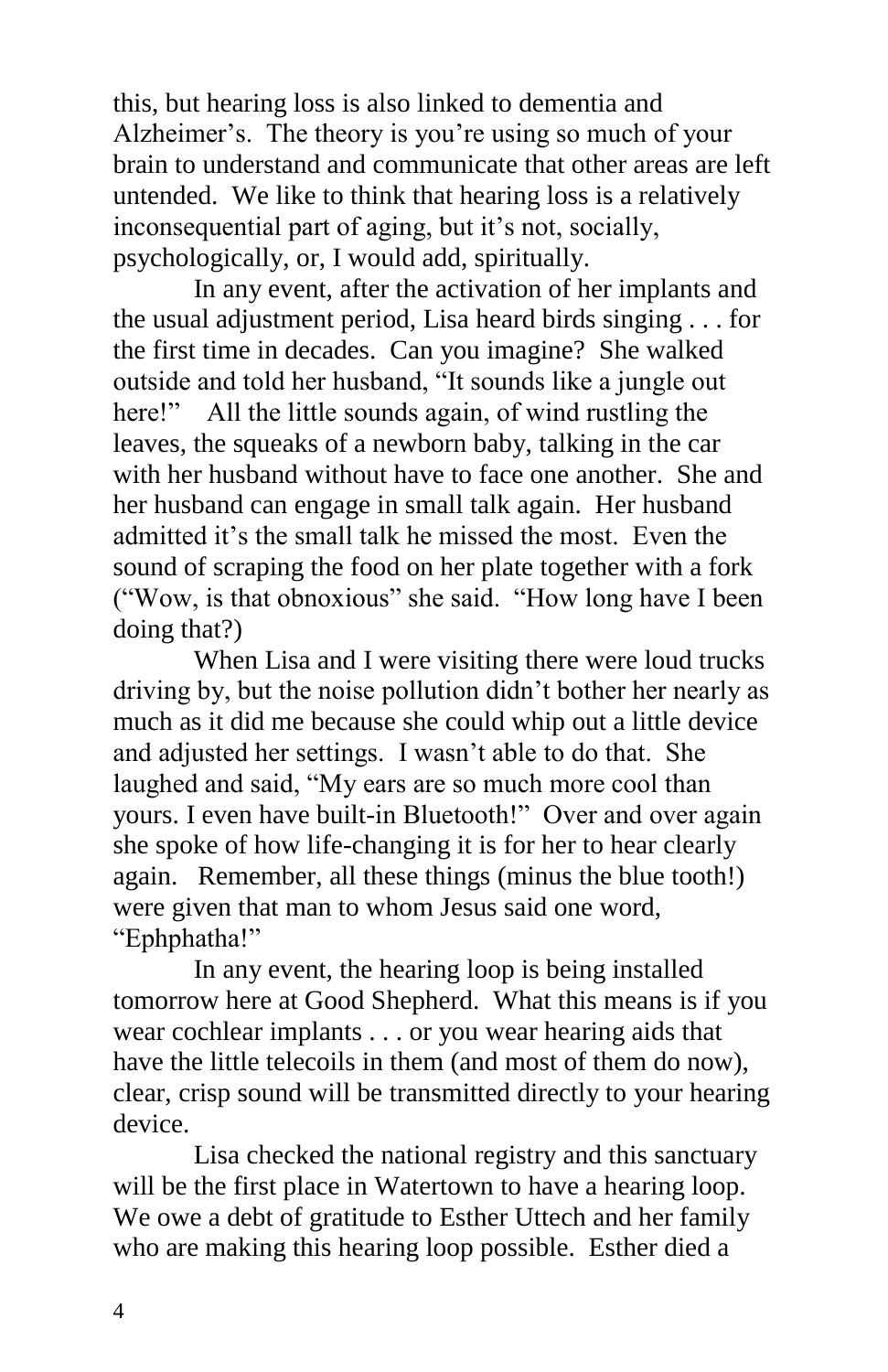number of months ago at the age of 101. She gradually lost most of her hearing. She would have benefited from the hearing loop. It would have helped her stay in church longer than she did. But she couldn't hear the sermon or the prayers or have a meaningful conversation with others. So I'm sure you can understand why people with hearing loss often drop out of church. This hearing loop is going to be a very good thing for a number of our members.

Hearing loops are not cheap, and we'll have to move and replace a whole bunch of chairs, but if any place has a vested interest in people being able to hear, it's God's church.

Psalm 78, "O my people, hear my teaching; listen to the words of my mouth."

John 10, "My sheep listen to my voice."

In Luke 10, before sending them out to preach, Jesus says to the seventy-two, "The one who hears you hears me, and the one who rejects you rejects me, and the one who rejects me rejects him who sent me."

Also in Luke 10, Jesus noticed that while Martha worked herself into a tantrum, her sister Mary chose what was better and sat at his feet "listening to what he said" (v. 42).

At the baptism of Jesus and the Transfiguration, we hear the voice of the Father telling us, "This is my Son. Listen to him."

One more from Isaiah 55, "Listen, listen to me, and eat what is good, and your soul will delight in the richest of fare. Give ear and come to me; hear me, that your soul will live." Did you hear that? The Lord says "Hear me that your soul will live."Hearing, listening, and apprehending for yourself the Word of the Lord is necessary for faith and salvation.

Don't let vanity and pride get in the way of having your hearing checked or wearing hearing aids. Being able to hear God's Word is worth the sacrifices to vanity and pride.

Trouble is, in general, with or without hearing aids, we don't hear very well. Most pastors agree that while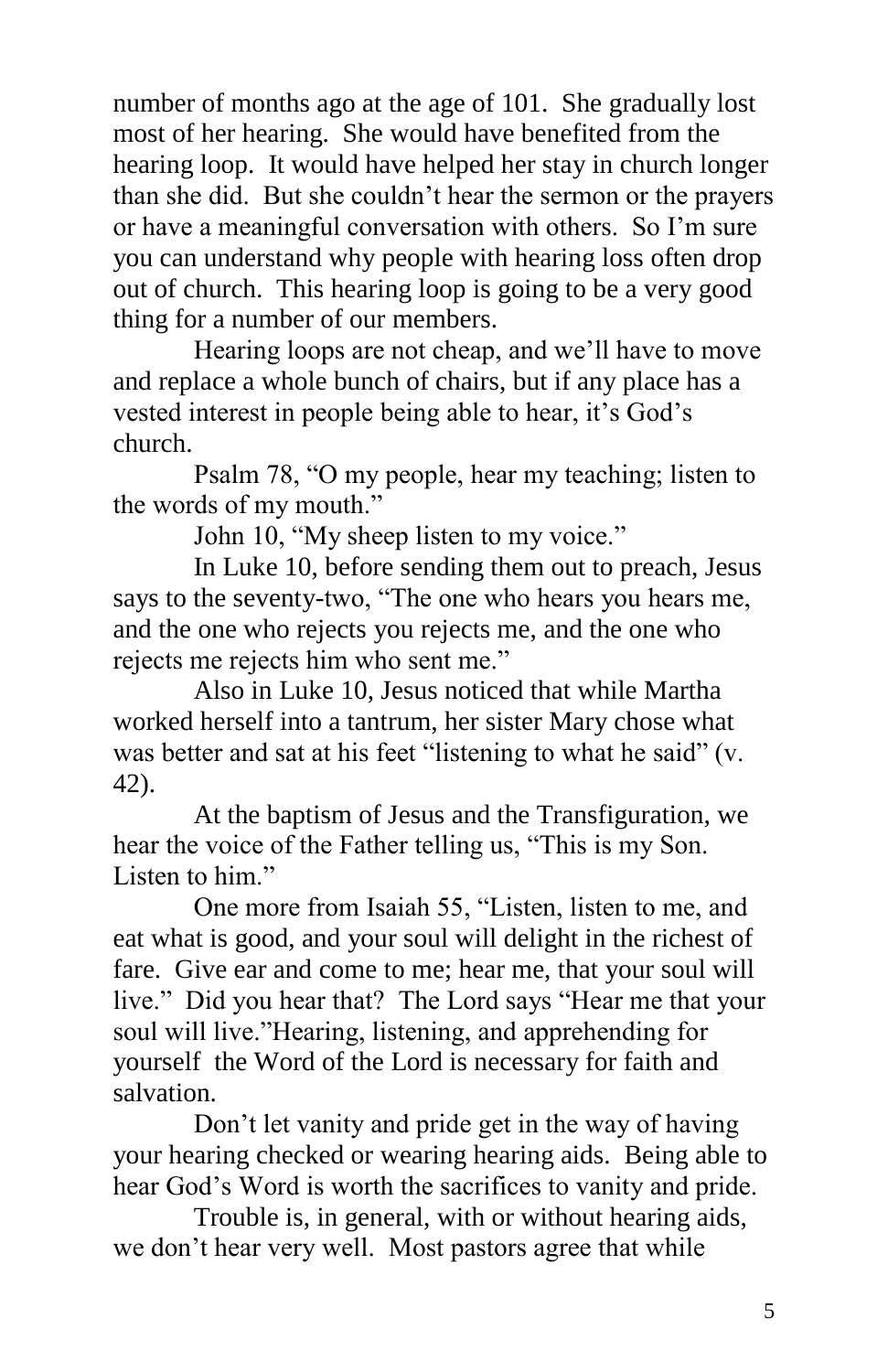preaching God's Word, we can count on a good 11 or 12 minutes of attention span. After that . . . At an indoor wedding, I find I have about eight minutes. At an outdoor wedding, with all the distractions, I've got about four. I learned that the hard way. It was a beautiful day at a beautiful outdoor venue overlooking the rolling hills of Wisconsin. I thought I had pretty good stuff. I thought it was well prepared. I knew it was faithful to the text. But about 5,6 minutes in, I had lost them, lost them all. It felt like a filibuster.

In general, we're not very good hearers. We are so distractible. And we get so fixated on ourselves, our own judgments, our own opinions, our own troubles, our own needs, our own assumptions and beliefs that we don't listen very well to each other, and even less so to God's Word. Remember, there's this natural animosity toward God. Paul wrote, "The sinful mind is hostile to God; it does not submit to God's law nor can it do so." So we'd rather keep God at arm's length. We'd rather not hear his Word, nor allow it to penetrate into our hearts.

But there's a problem . . . a big one. "Faith comes by hearing" Paul wrote, "and hearing by the word of Christ." If faith comes by hearing, it follows that faith can be lost by not hearing, by cutting ourselves off from God's Word.

In our Gospel lesson, Jesus says one simple word to a man born deaf: "Ephthatah!" It's an Aramaic imperative which means, "Open up!" Not a miracle that makes a big splash, we think . . . unless you happen to be that man who was deaf. But it's also a small miracle which points to one much greater. Some are born physically deaf. All are born spiritually deaf . . . until God opens our ears to his Word! When that happens, that change, that transformation is just as dramatic! And it's the Spirit of God that makes it happen. Paul wrote, "The man without the Spirit does not accept the things that come from the Spirit of God, for they are foolishness to him, and he cannot understand them." That is, we need the Holy Spirit to heal us of our spiritual deafness. Otherwise we will not hear the Word of God.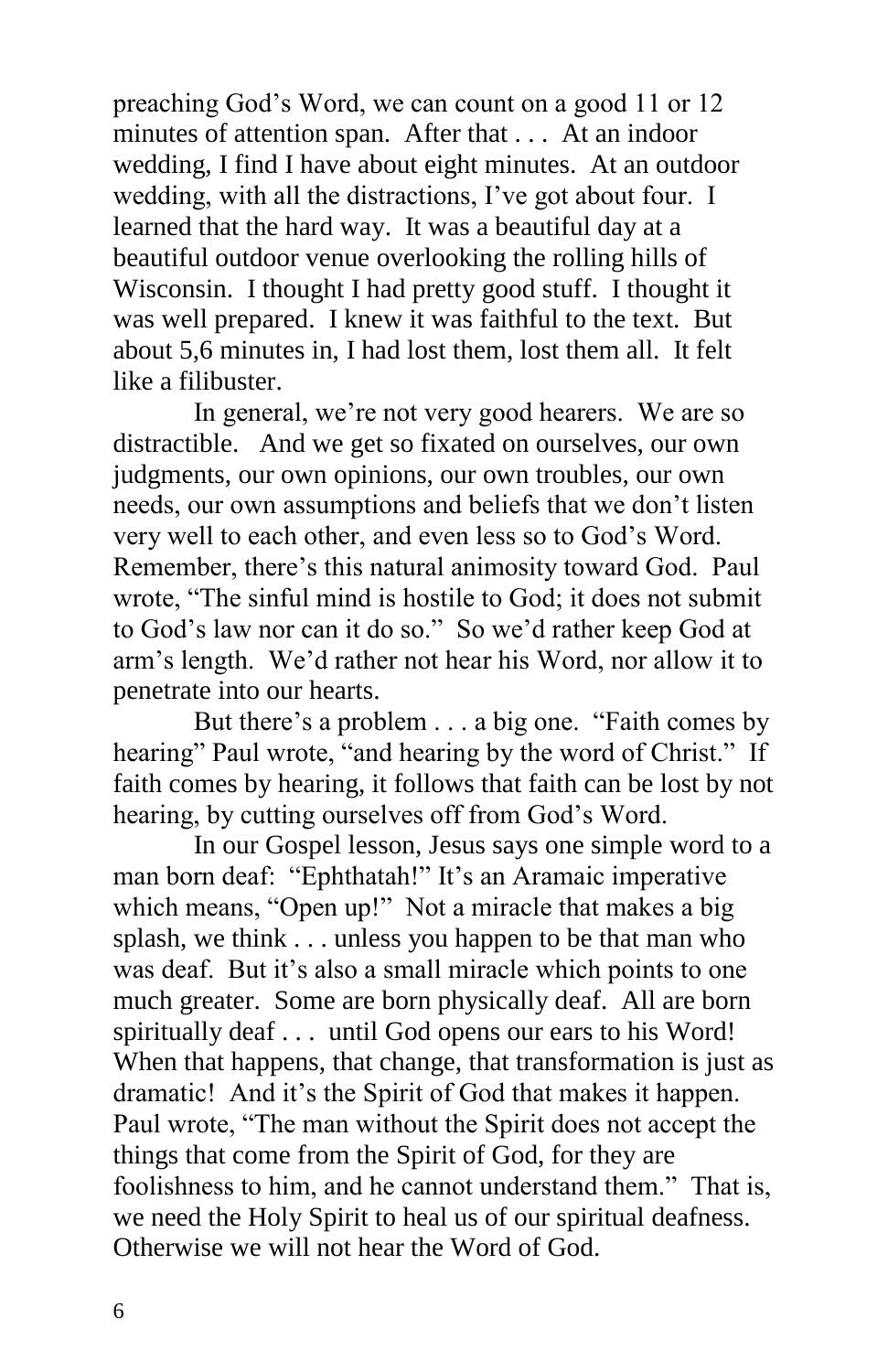Surely the gift of the Spirit in Holy Baptism does something for our hearing. In the early Latin Church, that word "Ephphatha!" was said as part of the baptismal liturgy. That is, the priest would press his fingers into the ears of the baby and then place one into the baby's mouth and say, "Ephphatha!" to show that it's the Spirit's work in Baptism to unstop little ears to his Word and open up little hearts, and liberate little tongues to confess the faith. Don't think little ones can believe or confess the faith? You should spend time with some of our preschoolers. Their faith makes yours look puny!

"Faith comes by hearing, and hearing by the word of Christ." Therefore, listen to him, because it's not going to come any other way. Not by osmosis. Not by family tradition. Not by reason or strength. Listen to him, even though his thoughts are not your thoughts. Listen to him, especially when his thoughts are not your thoughts, because then you know it's the true God we're talking about and not some idol carved by our culture to be completely in synch with the prevailing values of the day! "As the heavens are higher than the earth, so are my ways higher than your ways and my thoughts than your thoughts." Listen to him, when he says through one of his called ministers, "By the command of my Lord Jesus Christ, I forgive you all your sins in the name of the Father and of the Son and of the Holy Spirit." The Lord says what he means and means what he says, so listen to him. Listen when he says, "Whoever eats my flesh and drinks my blood has eternal life, and I will raise him up on the last day" (Jn. 6:54). Listen to him when he promises, "He that believes and is baptized shall be saved" (Mk. 16:16). Listen to him when he says, "Whoever hears my words and believes . . . has eternal life and will not be condemned; he has already crossed over from death to life" (Jn. 5:24). Listen to him, because who else can make such promises and keep them? Only Jesus has the words of eternal life! (Jn. 6:68). Listen to him!

Hearing loss is not just a biological disability. It turns into a psychological and social disability and can quickly become a spiritual disability. So, if you or your family suspect